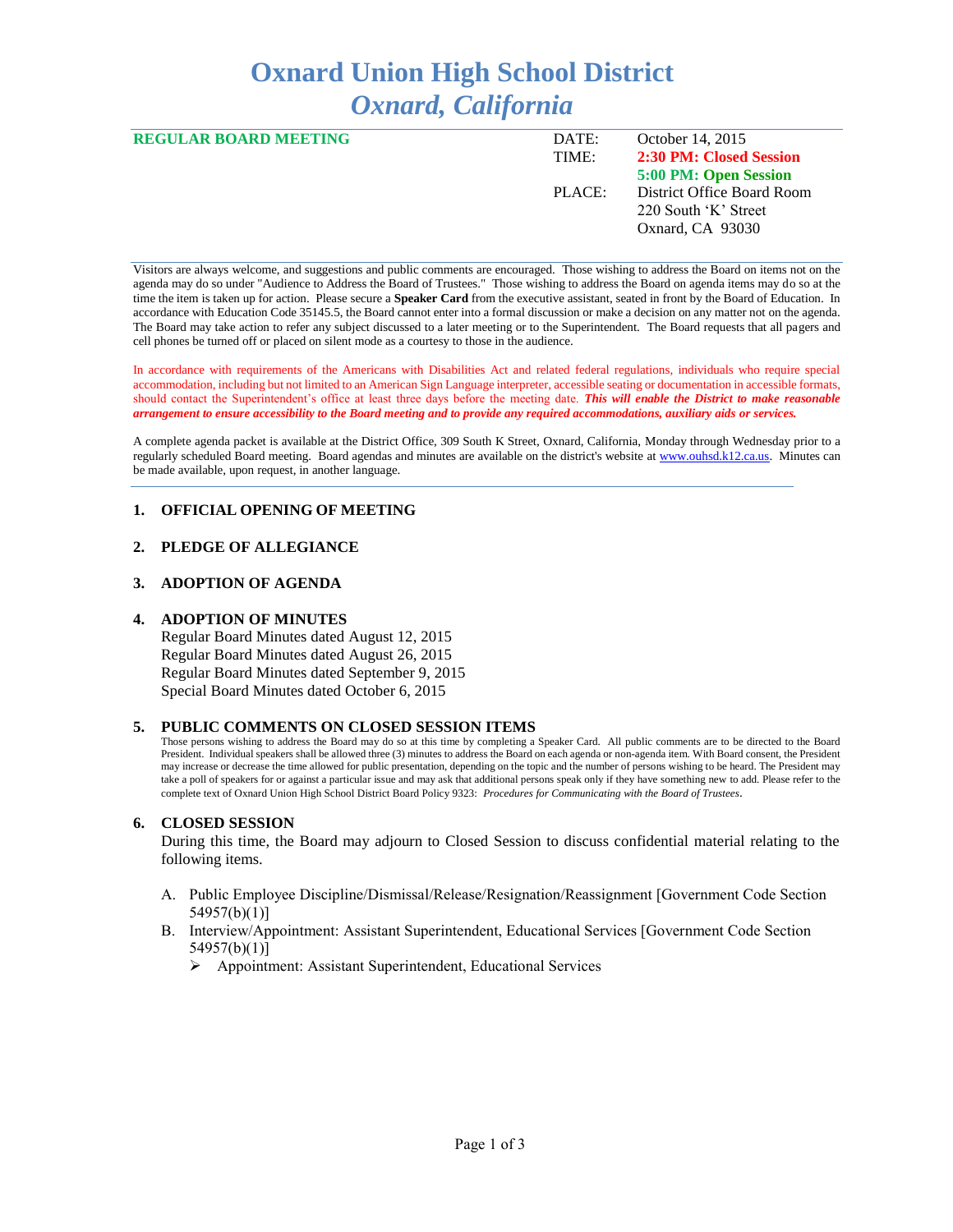Board Meeting Agenda October 14, 2015

- C. Conference with Labor Negotiator(s) [Government Code Section 54957.6]
	- Agency Negotiator: Rocky Valles, Ed.D, Assistant Superintendent-Human Resources
		- Employee Organization: Oxnard Federation of Teachers and School Employees (OFTSE)
			- o Certificated Bargaining Unit
			- o Classified Bargaining Unit
			- o Paraeducator Bargaining Unit
			- Employee Organization: California School Employee Association (CSEA)
			- o Campus Supervisor Bargaining Unit
- D. Student Personnel: [Education Code §35146, 48912, 48919]
- E. Conference with Real Property Negotiator (Govt. Code § 54956.8) PROPERTY: "River Ridge" Parcel 179-0-040-170 & 179-0-040-180 AGENCY NEGOTIATOR: Stephen Dickinson, Asst. Superintendent Admin Services NEGOTIATING PARTIES: Cerberus Capital Management and Ravello Holdings UNDER NEGOTIATION: Price and terms of payment
- F. Conference with Real Property Negotiator (Govt. Code § 54956.8) PROPERTY: "Maulhardt" Parcel 214-0-020-595 AGENCY NEGOTIATOR: Stephen Dickinson, Asst. Superintendent Admin Services NEGOTIATING PARTIES: Jaclyn S Fujita UNDER NEGOTIATION: Price and terms of payment

## **7. RECONVENE IN PUBLIC: REPORT ON CLOSED SESSION ACTION**

#### **8. PUBLIC COMMENTS TO ADDRESS THE BOARD OF TRUSTEES**

Those persons wishing to address the Board may do so at this time by completing a Speaker Card. All public comments are to be directed to the Board President. Individual speakers shall be allowed three (3) minutes to address the Board on each agenda or non-agenda item. With Board consent, the President may increase or decrease the time allowed for public presentation, depending on the topic and the number of persons wishing to be heard. The President may take a poll of speakers for or against a particular issue and may ask that additional persons speak only if they have something new to add. Please refer to the complete text of Oxnard Union High School District Board Policy 9323: *Procedures for Communicating with the Board of Trustees.*

## **9. SUPERINTENDENT'S REPORT**

## **10. STUDENT REPRESENTATIVE TO THE BOARD –** Celina Espinoza

## **11. CONSENT CALENDAR**

#### **Administrative Services**

- A. Consideration of Approval to Reject All Bids for Pacifica High School Fencing Project MO 15/16.001
- B. Consideration of Approval of Agreement between Oxnard Union High School District and School Specialty for the Hueneme Home Bleacher Project 2015-2016
- C. Consideration of Approval of Renewal of Agreement between Oxnard Union High School District and School Services of California, Inc. for Fiscal Budget Services
- D. Consideration of Approval of Agreement between Adventures America and Oxnard Union High School District/Adolfo Camarillo High School for 2016 Grad Night Tickets and Transportation
- E. Consideration of Approval of Memorandum of Agreement between Oxnard Union High School District/Rancho Campana High School and Trinity Presbyterian Church of Camarillo For An After-School Study Center
- F. Consideration of Approval of Purchase Orders and Direct Pays, September 10 October 5, 2015